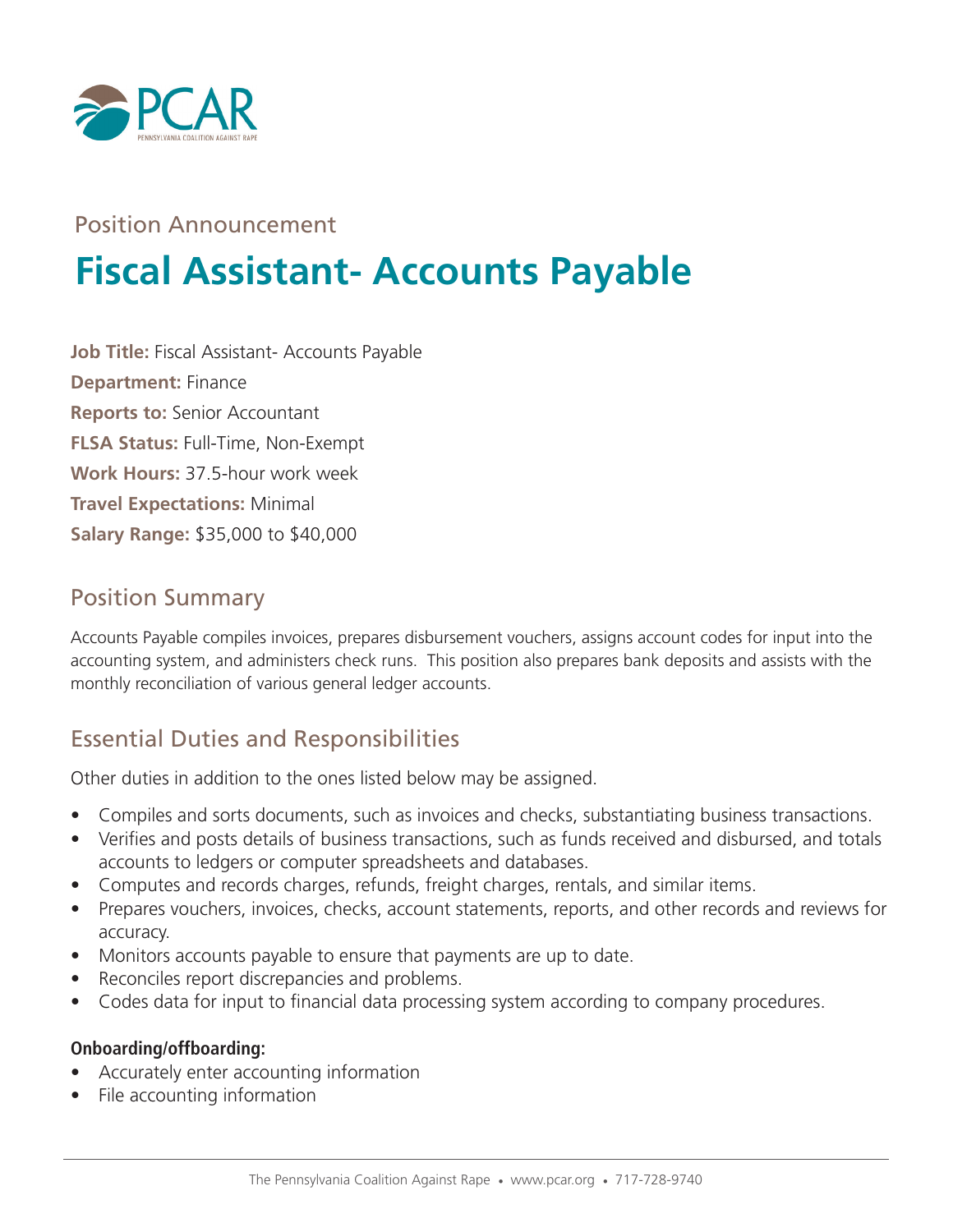- Process deposits (electronic banking system) / Take cash deposits to bank
- Run checks
- Prepare vouchers
- Process accounts payable to include document, collection, GL account assignment, approval, due date, and data entry
- Process cash disbursements and vendor payments
- Prepare and file documents related to accounts payable and disbursements
- Input journal entries as generated by Senior Accountant to MIP accounting database
- Maintain Vendors in MIP accounting database
- Maintain purchase orders
- Maintain Vendor files
- Maintain petty cash
- Maintain Vendor W-9 forms from new vendors
- Assist with preparation of 1099 and 1096 forms
- Reconcile accounts receivables
- Prepare and input prepaid expenses to MIP accounting database
- Assist with checking account bank statement reconciliation
- Other administrative support during audit
- Provide back up to Senior Accountant and Chief Financial Officer
- Attend meetings as requested
- Serve on PCAR teams as assigned

#### Supervisory Responsibilities:

This job has no supervisory responsibilities.

#### Travel requirements:

This position requires in-state travel.

## Qualifications:

To perform this job successfully, an individual must be able to perform each duty satisfactorily. The requirements listed below are representative of the knowledge, skill and/or ability required. Reasonable accommodations may be made to enable individuals with disabilities to perform essential functions.

## Education and/or Experience:

Associates degree in accounting preferred but not required. One to two years related experience and/or training; or equivalent combination of education and experience. Experience in non-profit accounting preferred. Experience with Abila fund accounting software a plus.

## Language Skills:

Ability to read, analyze, and interpret general business periodicals, professional journals, technical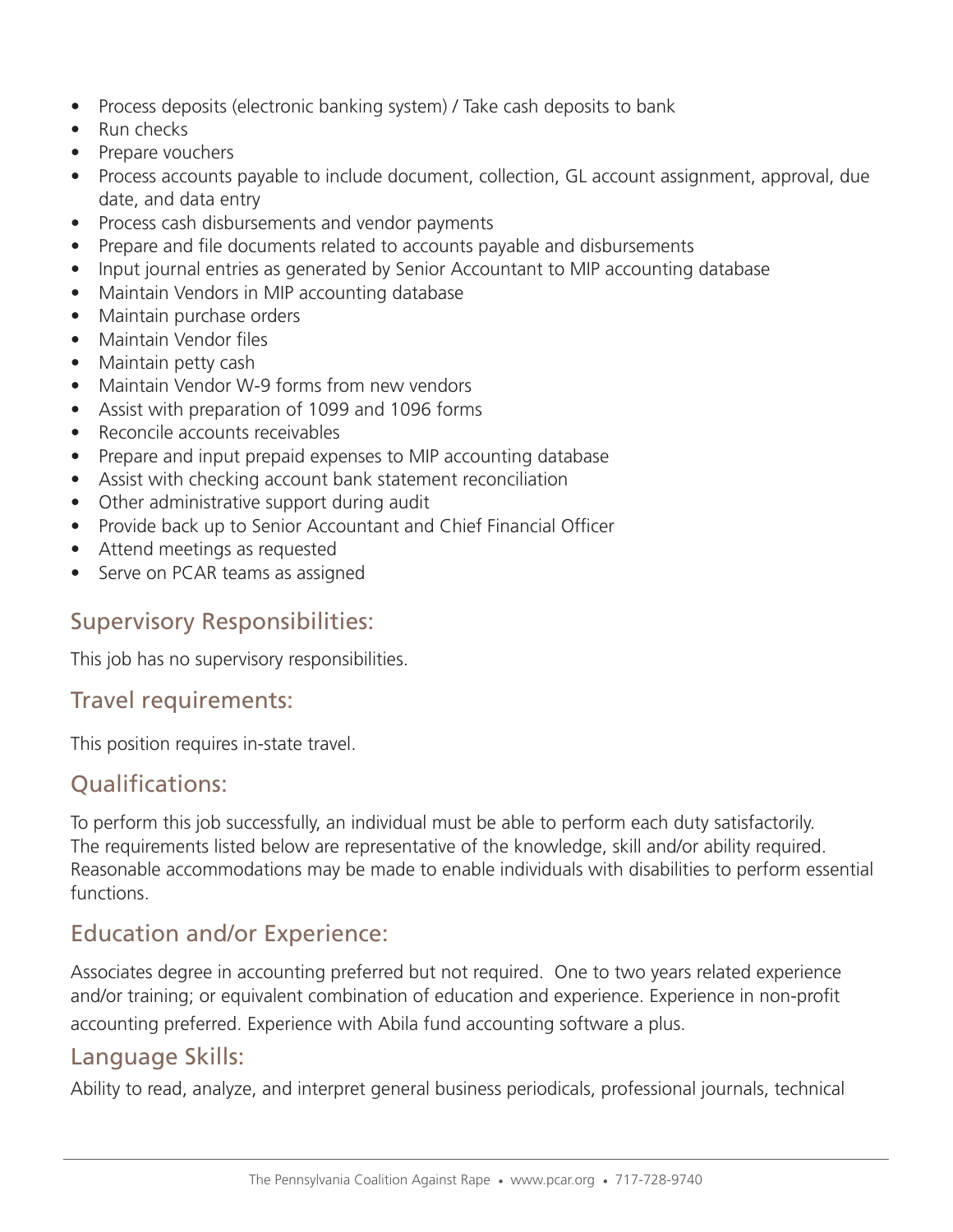procedures, or governmental regulations. Ability to write reports, business correspondence, and procedure manuals. Ability to effectively present information and respond to questions from groups of managers, clients, customers, and the general public.

#### Mathematical Skills:

Ability to add, subtract, multiply, and divide in all units of measure, using whole numbers, common fractions, and decimals. Ability to compute rate, ratio, and percent and to draw and interpret bar graphs.

#### Reasoning Ability:

Ability to solve practical problems and deal with a variety of concrete variables in situations where only limited standardization exits. Ability to interpret a variety of instructions furnished in written, oral, diagram, or schedule form.

#### Requirements:

- 1. Ability to effectively manage multiple priorities and projects simultaneously and ability to meet strict deadlines. Ability to identify and respond to shifting priorities.
- 2. Must be a self-starter that can work within a team and fast-paced environment and handle a variety of tasks with multiple deadlines. Must be very detail-oriented and work with minimal supervision.
- 3. Excellent oral and written communication skills. Must possess excellent project management, organizational and negotiation skills. Excellent customer service skills.
- 4. Demonstrated sensitivity and ability to collaboratively work with individuals and groups from diverse populations and organizations. Ability to maintain cooperative and professional demeanor with rape crisis centers, coalitions, agency staff/board, council members, vendors, consultants, allied professionals and the general public. Must be able to foster positive working relationships with people and create an accessible environment.
- 5. Must have proficiency with the technology necessary for the functions of the position, including: Microsoft Office, Internet, office equipment.
- 6. Accept and abide by the mission and core values of PCAR.
- 7. Must complete a Pennsylvania rape crisis center sexual assault victim counselor training, within first year of employment.
- 8. Must possess a valid Pennsylvania driver's license, insurance, and reliable vehicle.

# Certificates, Licenses, Registrations

Not applicable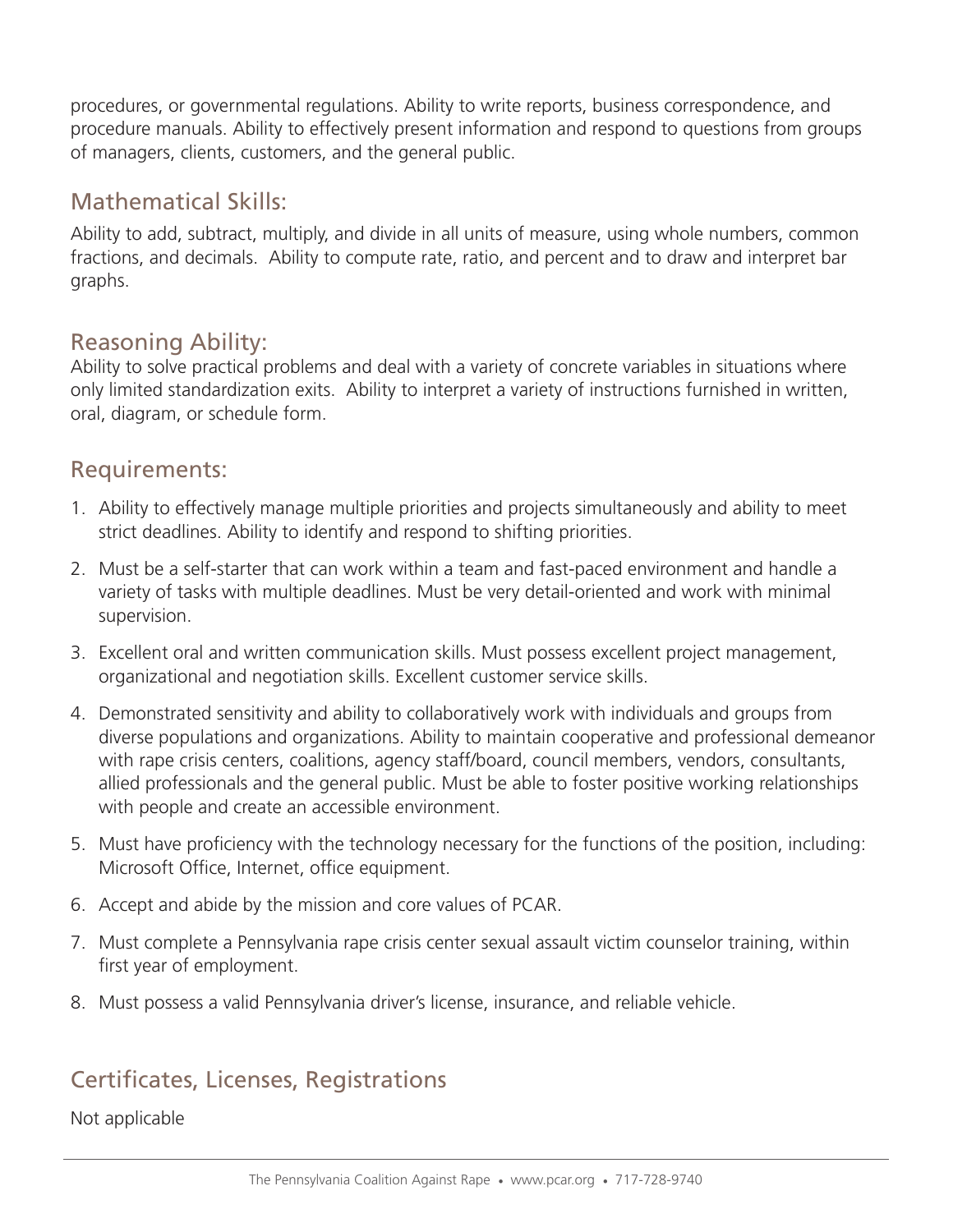# Work Environment

The work environment characteristics described here are representative of those an employee encounters while performing the essential functions of this job. Reasonable accommodations may be made to enable individuals with disabilities to perform the essential functions. The noise level in the work environment is usually moderate.

# Other Duties As Required

The statements contained herein describe the scope of the responsibility and essential functions of this position but should not be considered to be an all-inclusive listing of work requirements. Individuals may perform other duties as assigned including but not limited to work in other areas to cover absences or relief to equalize peak work periods or otherwise balance the workload.

# Salary Range

\$35,000 to \$40,000 depending upon qualifications.

# To Apply

PCAR offers a competitive salary and benefits package. Qualified candidates are encouraged to apply online at pcar.org/employment by June 1, 2022.

# Who We Are

Founded in 1975, PCAR works to end sexual violence and advocates for the rights and needs of all sexual assault victims. PCAR partners with a network of rape crisis programs to bring help, hope, and healing around issues of sexual violence to the Commonwealth of Pennsylvania. PCAR:

- Ensures that communities have access to quality victim services and prevention education by providing funding, training, materials and assistance to a network of rape crisis centers that serve all of Pennsylvania's 67 counties.
- Provides resources and training on sexual assault-related issues to professionals across the Commonwealth.
- Promotes public policies that provide protections and services to victims of sexual violence, hold offenders accountable, and enhance community safety.
- Launched the Sexual Violence Legal Assistance Project in 2018 to provide holistic legal services to survivors of sexual violence.
- Works with media to increase public awareness, access to accurate information, and ethical reporting practices.
- Operates the National Sexual Violence Resource Center (NSVRC), which identifies, develops and disseminates resources regarding all aspects of sexual violence prevention and intervention. The